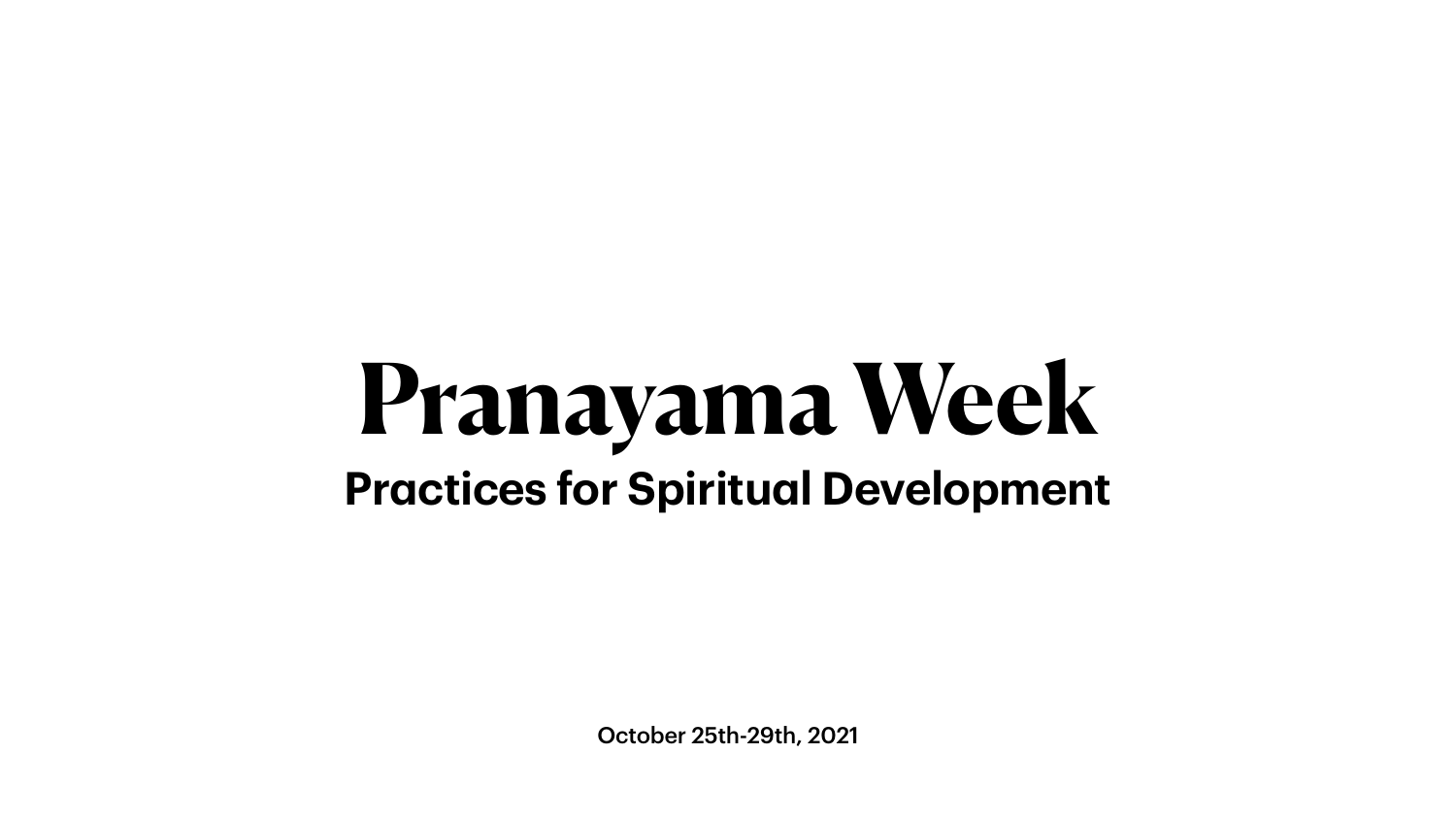**ॐ शंनो मित्रः शंवरुणः । शंनो भवत्वर्यमा । शंनो इन्द्रो बृहस्पतिः । शंनो विष्णुरुरुक्रमः ।** Om sham no Mitrah sham Varunah | Sham no bhavatv-Aryamaa | Sham no Indro Brhaspatih | Sham no Visnur-Urukramah |

Om, May Mitra be propitious towards us; May Varuna be propitious towards us, May Aryaman be propitious towards us, May Indra and Brihaspati be propitious towards us, May Vishnu who makes wide strides be propitious towards us,

**नमो ब्रह्मणे। नमस्तेवायो । त्वमेव प्रत्यक्षंब्रह्मासि । त्वामेव प्रत्यक्षंब्रह्म वदिष्यामि । ॠतंवदिष्यामि । सत्यंवदिष्यामि ।** Namo Brahmane | Namaste Vaayo | Tvameva pratyaksam Brahmaasi | Tvaameva pratyaksam Brahma vadisyaami | Rtam vadisyaami | Satyam vadisyaami

May that (Truth) move me (i.e. may I be established in that Truth), May that (Truth) move the speaker (i.e. may the speaker be established in that Truth),

May that (Truth) protect the speaker (i.e. May that Truth take the speaker in its Fold) (i.e. May the speaker surrender to that Truth), Om Peace, Peace, Peace.

Salutations to Brahman (the Universal Soul), Salutations to You, O Vayu (the Breath or Life-Force), You indeed are the perceptible Brahman (i.e. the Breath or Life-Force is indeed the perceptible Brahman or the Shakti of Brahman), I proclaim that you indeed are the Perceptible Brahman, I proclaim the Divine Order, I proclaim the Truth,

#### **तन्मामवतु। तद्वक्तारमवतु। अवतुमाम्। अवतुवक्तारम्॥ ॐ शान्तिः शान्तिः शान्तिः ॥** Tan maam-avatu | Tad-vaktaaram-avatu | Avatu maam | Avatu vaktaaram ||

Om Shaantih Shaantih Shaantih ||

May that (Truth) protect me (i.e. may that Truth take me in its fold) (i.e. may I surrender to that Truth),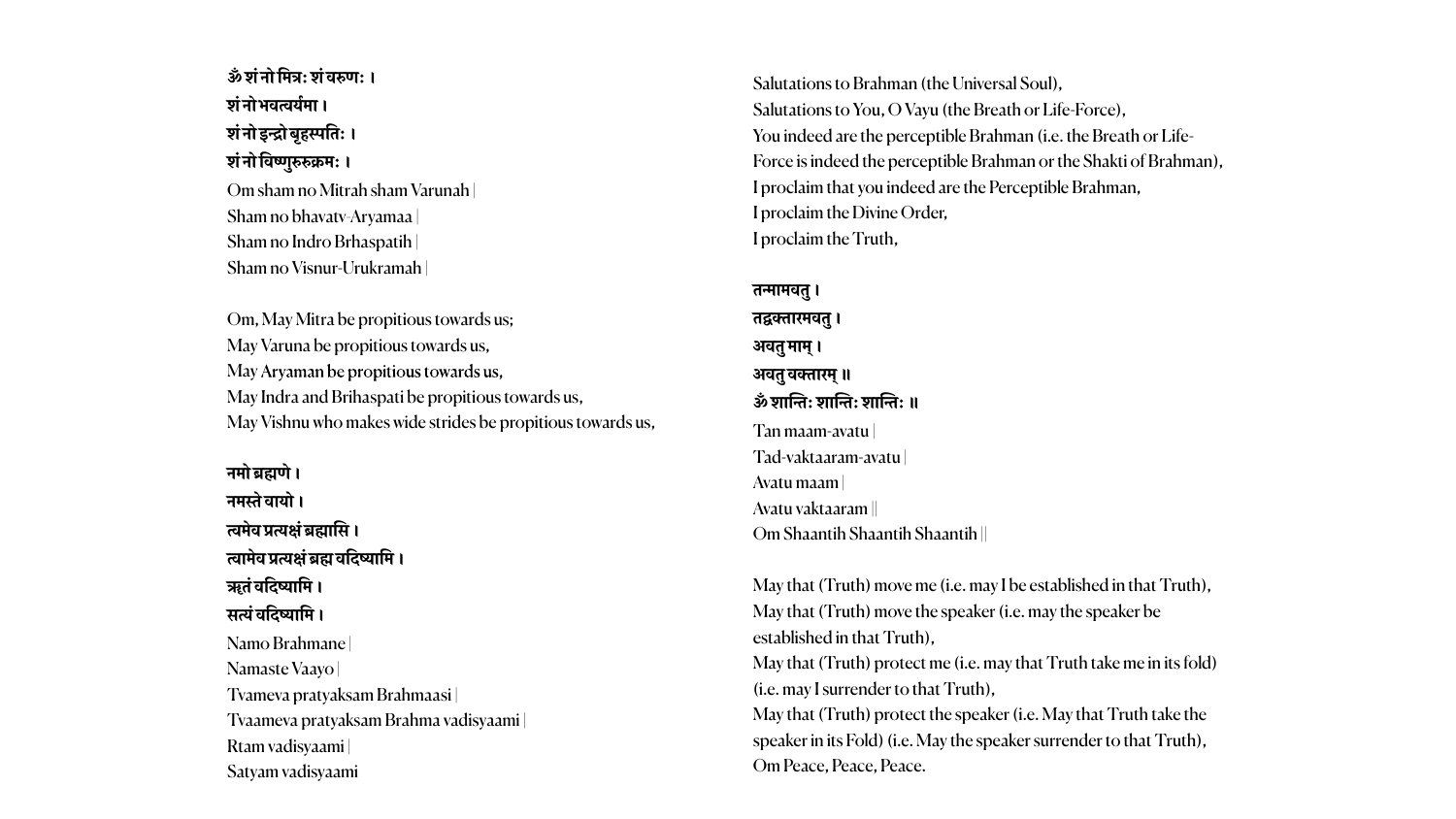#### **Practices**

- 1. Tadagi mudra
- 2. Dwipada peetham
- 3. Baitaks
- 4. Urdhva hastasanas

5. Bhujangasana/Anahatasana (preparatory)

- 6. Resonance breathing
- 7. Surya/Chandra anuloma viloma (physiological)
- 9. Sithala dandasana
- 10. Ashvini mudra
- 11. Nadi shuddhi 1:1 (sense perceptions)
- 12. Kumbhaka practice
- 13. Bhastrika
- 14. Nadi shodana 1:2
- 15. Maha bandha (emotions)
- 16. Nadi shodana with gayatri 17. Pracchardana vidaranbhyam 18. Vishoka va jyotishmati (spiritual plane)
- 19. Baitaks
- 20. Urdhva hastasana
- 21. Tadagi mudra

(grounding)

### **Rest 2 minutes**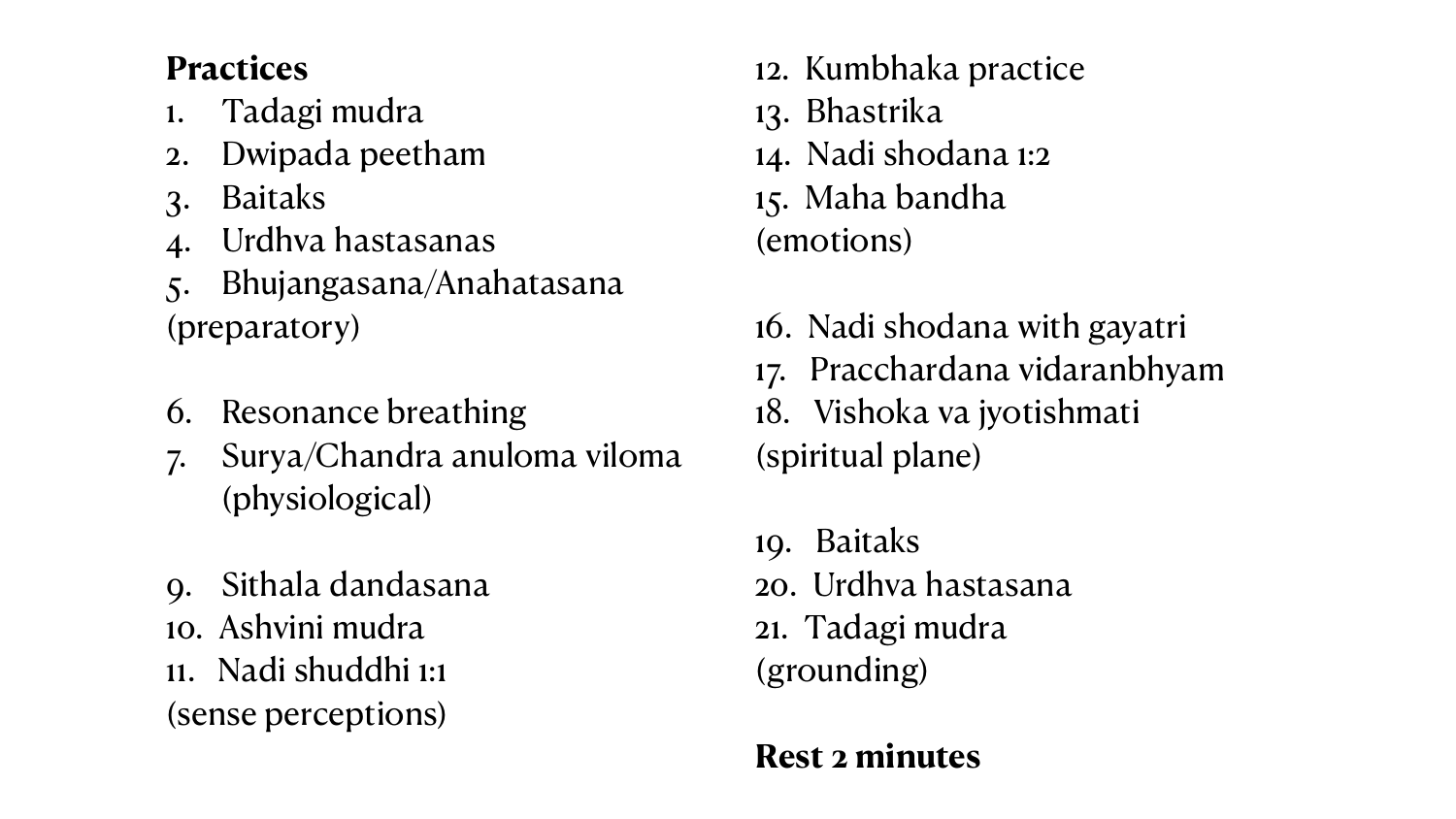## **The Eighteen Marmasthanas, Yoga Yajnavalkya 2.8-11**

- 1. Big toes
- 2. ankles
- 3. shins, 8 inches above the ankles
- 4. calves two inches below the back of the knees
- 5. center of knees
- 6. middle of thighs
- 7. mula, root of the anus
- 8. dehamadhya, the center of body
- 9. svadisthana, pubic bone
- 10. nabhi, navel
- 11. hrdayam, heart
- 12. kantha kupa, pit of the throat
- 13. lalata, root of the palate
- 14. nasagra, root of the nose
- 15. eyes
- 16. brumadhya, between the eyebrows
- 17. forehead
- 18. sahasrara, crown of the head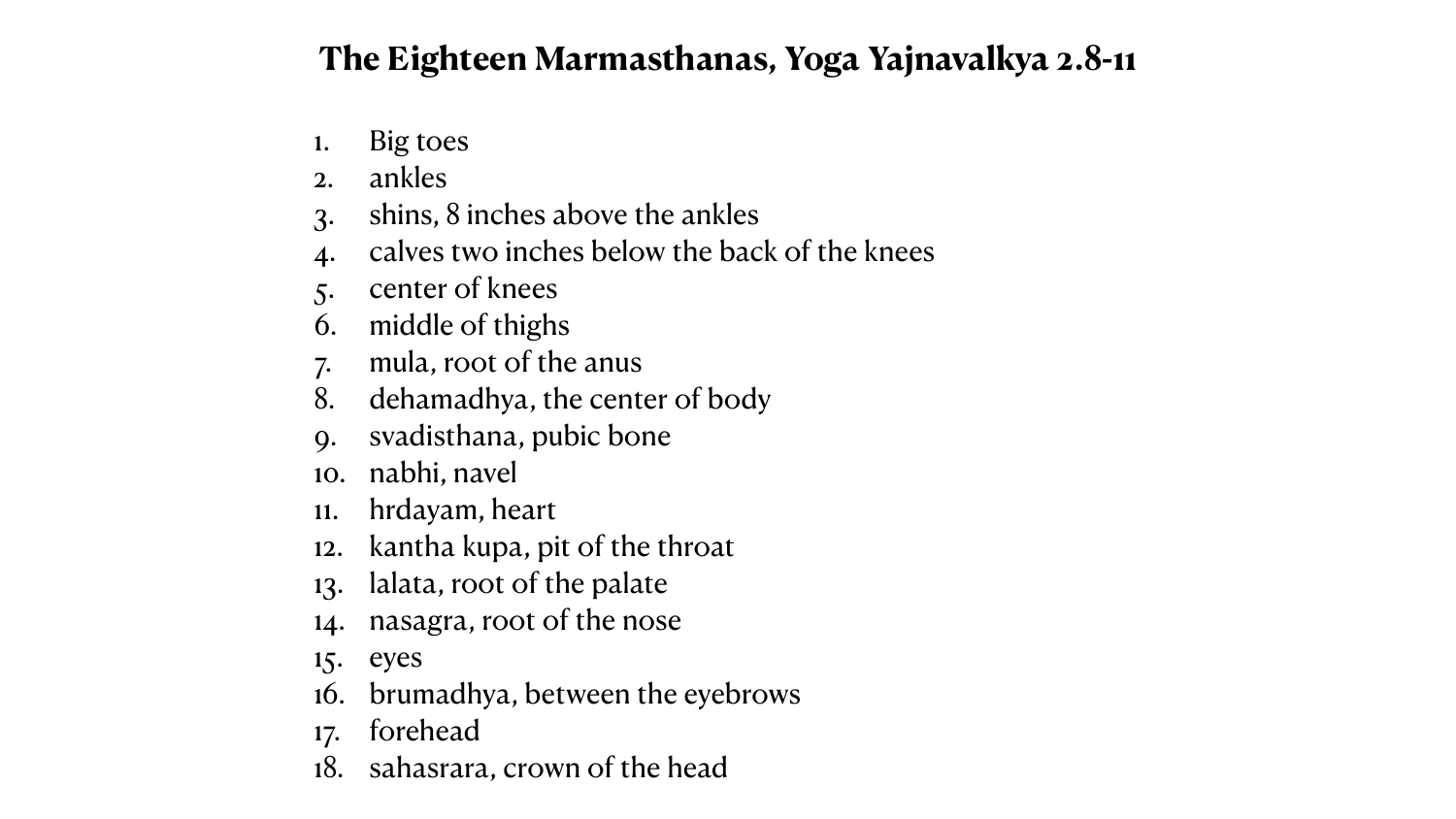Pranayama is not just breathing, but disciplined breathing combined with visualizations, deliberate pauses, and measurements

> It's ultimate goal is to still the flow of breath for increasing periods of time, in order to correlatively still the mind.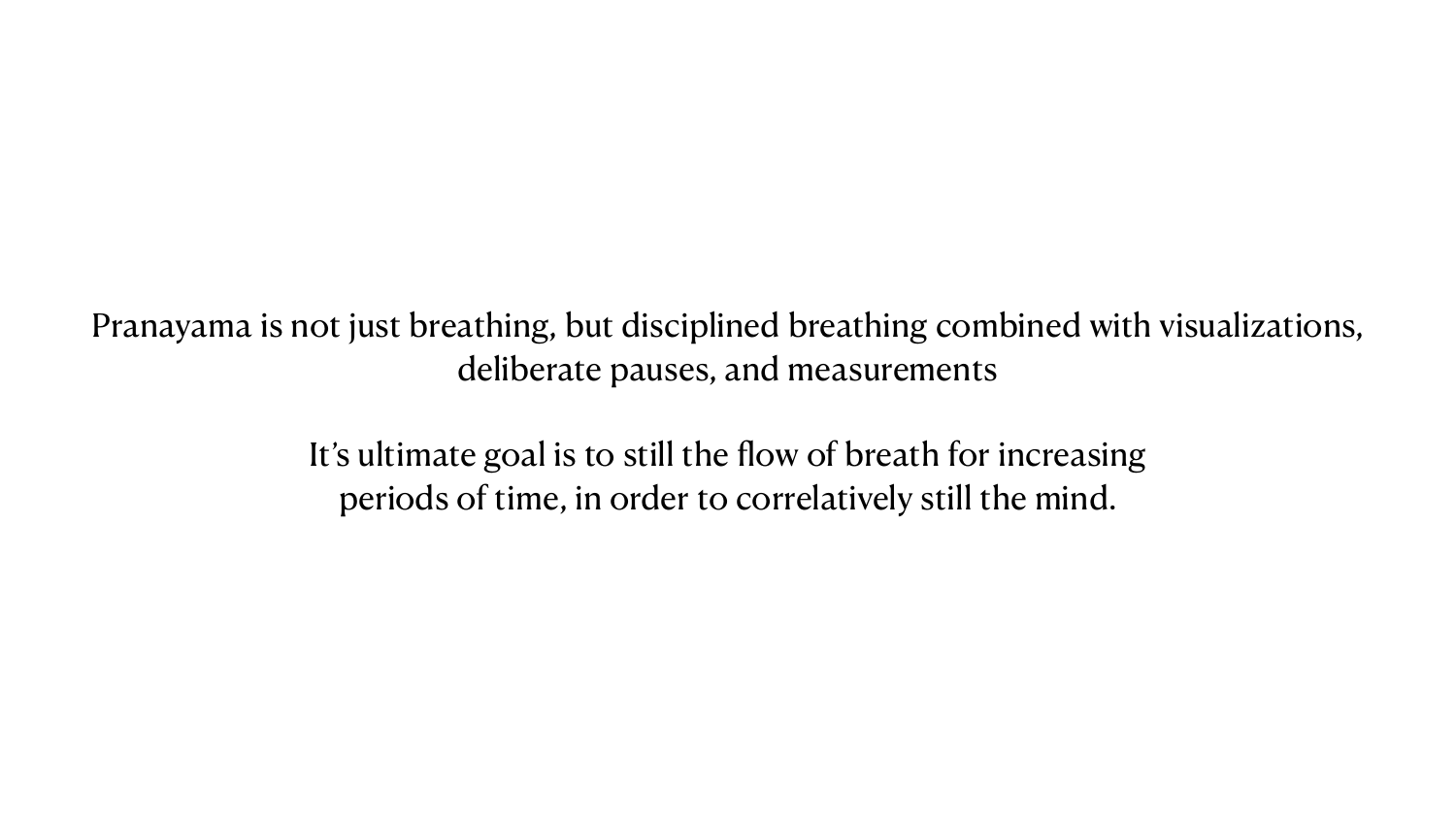#### **What is the mind?**

- The functioning of the nervous system
- The perception of sensations, incoming information, feelings, and thoughts
- The faculties of intellect, memory, thoughts, and I- sense (*antahkarana*)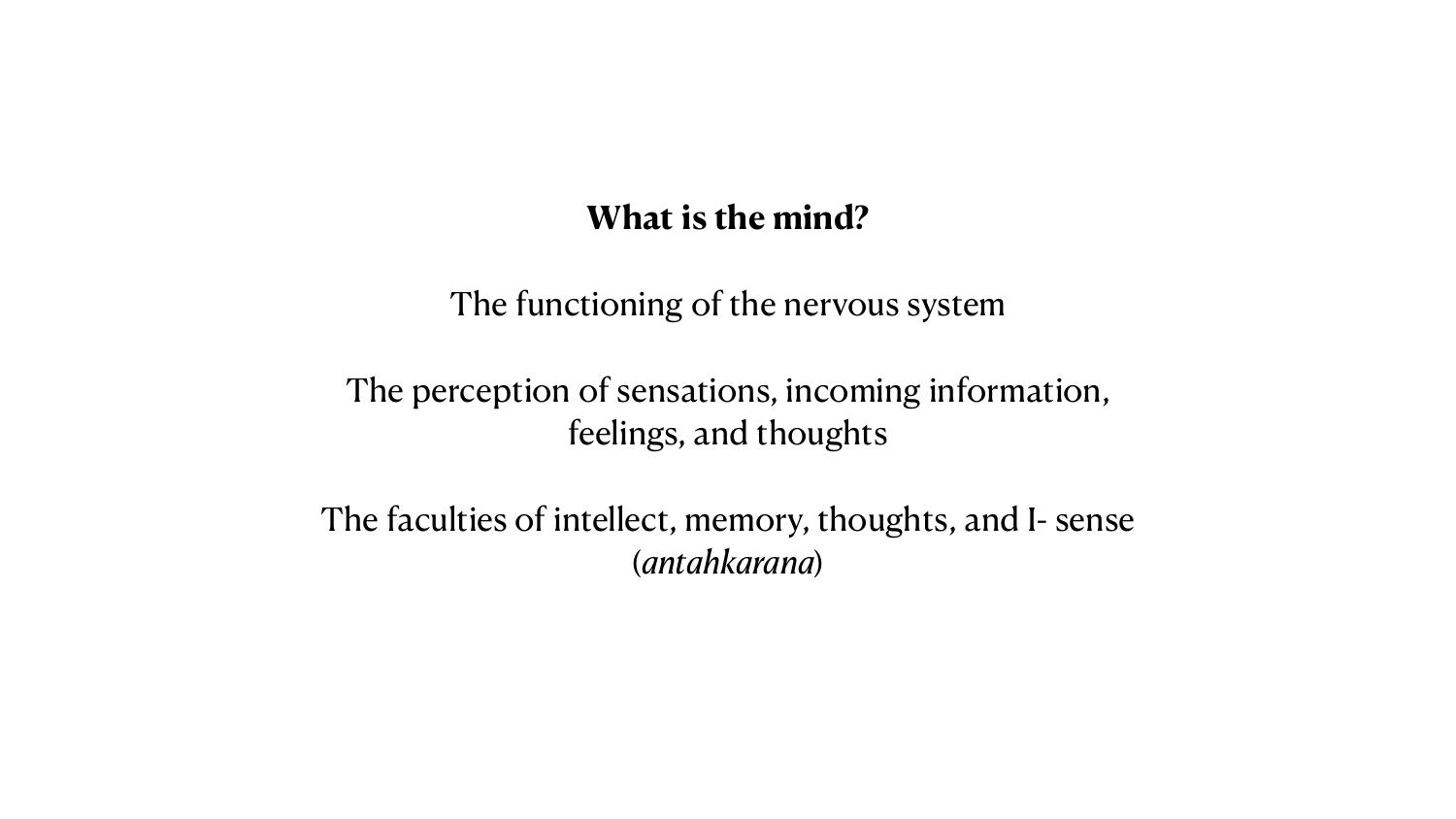#### **What is spiritual development?**

- -

**Spiritual** = the subtle body of breath, mind and intellect. It means developing clarity, balance, equilibrium, and stability for those levels of our being. It does not necessarily mean religious, though it can.

> **Spirit** = breath, inspiration **Psyche** = life force, vitality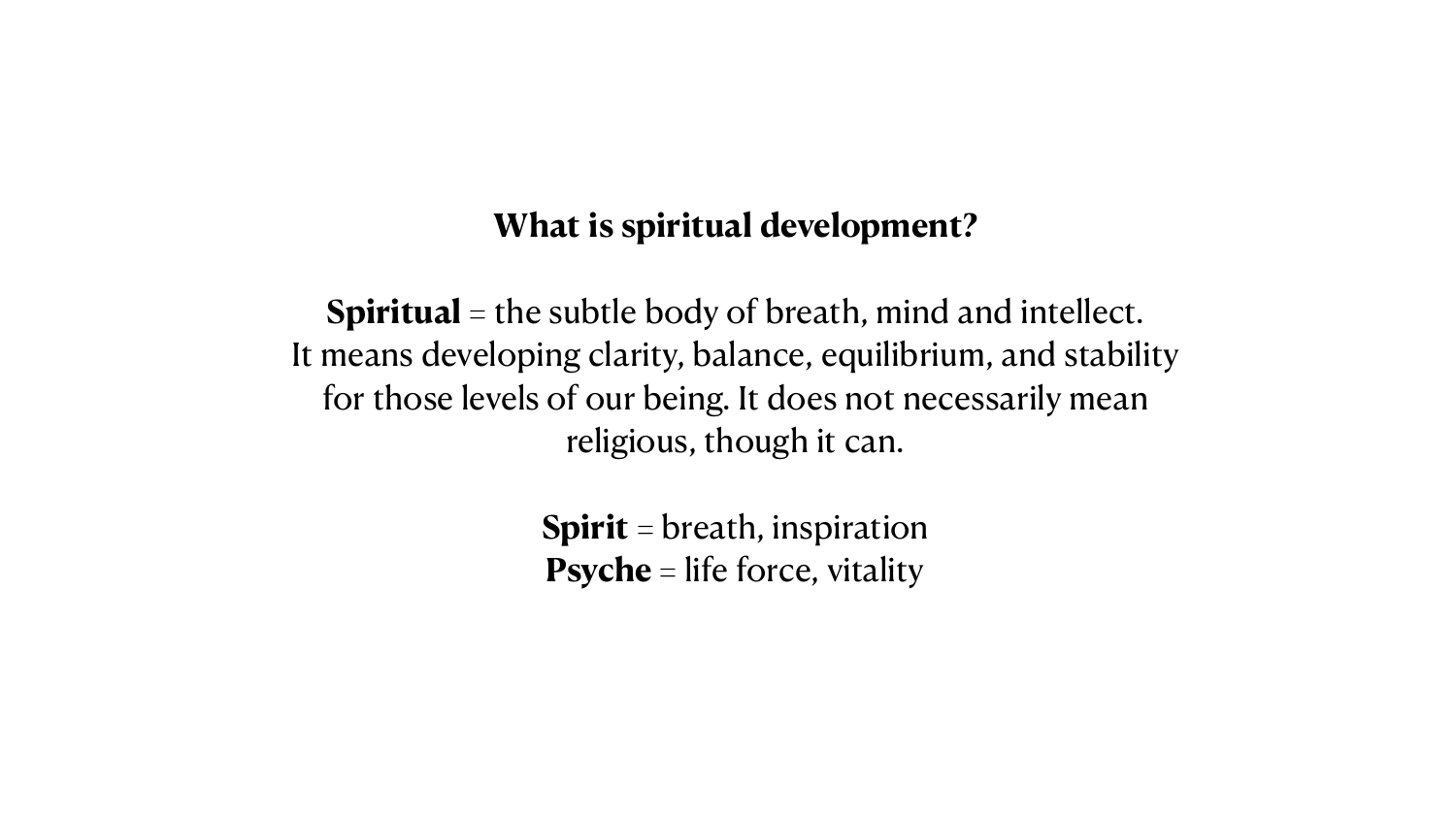Disease (dis-ease) = **roga** Ease (sukha) = **yoga**

- The concept of disease in yoga has two parts: 1. Disease caused by external influences, and disease 2. Caused by internal influences.
	- Internal influences are largely due to perceptions and reactions to stress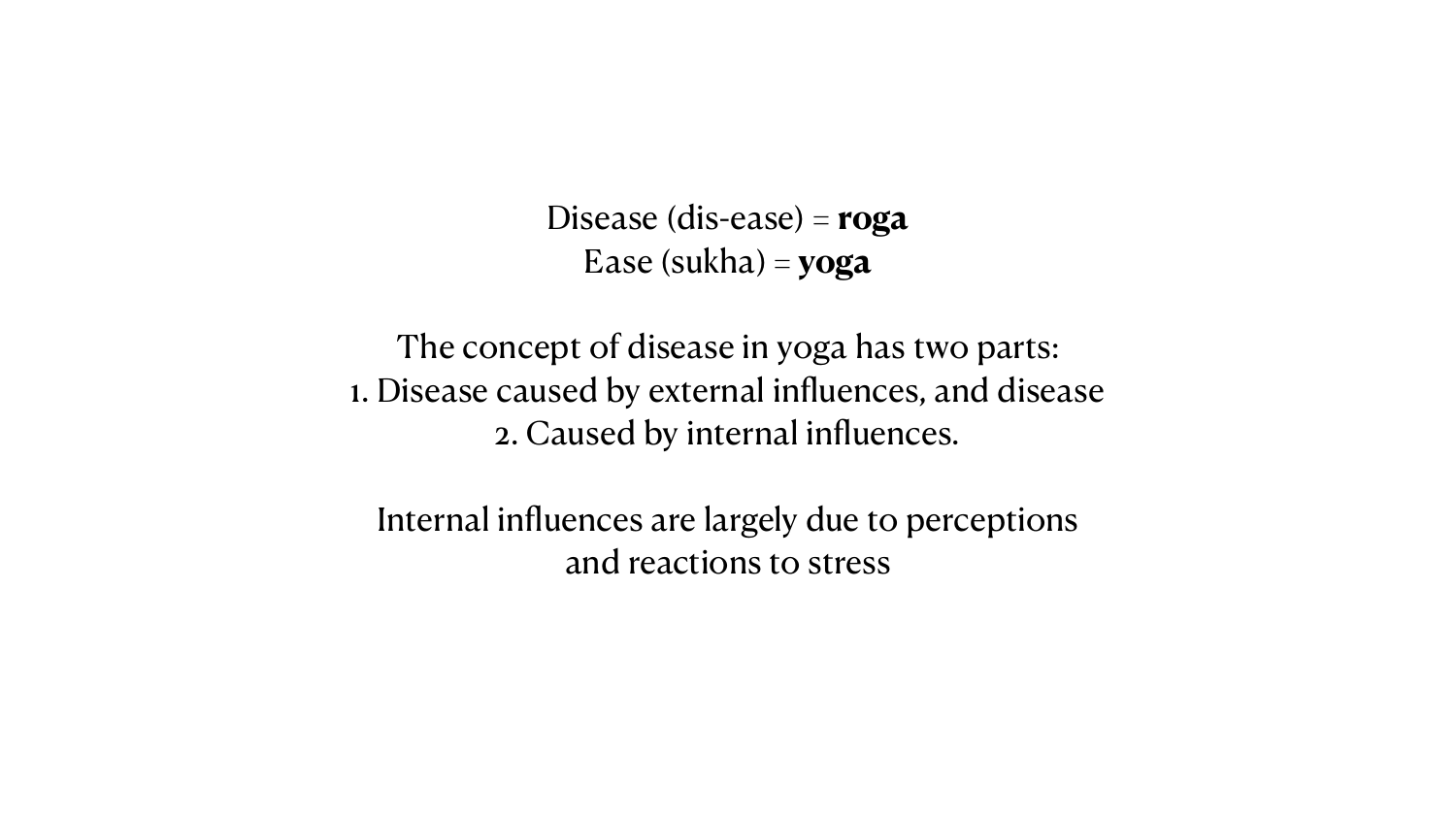Prana, the senes, and the mind are linked together as one movement of energy.

They can also be separated apart from each other.

To distinguish prana from the senses, and the senses from the mind is pratyahara, which is a part of and outcome of pranayama.

> To understand prana, the senses, and mind, is to become more established in observer awareness.